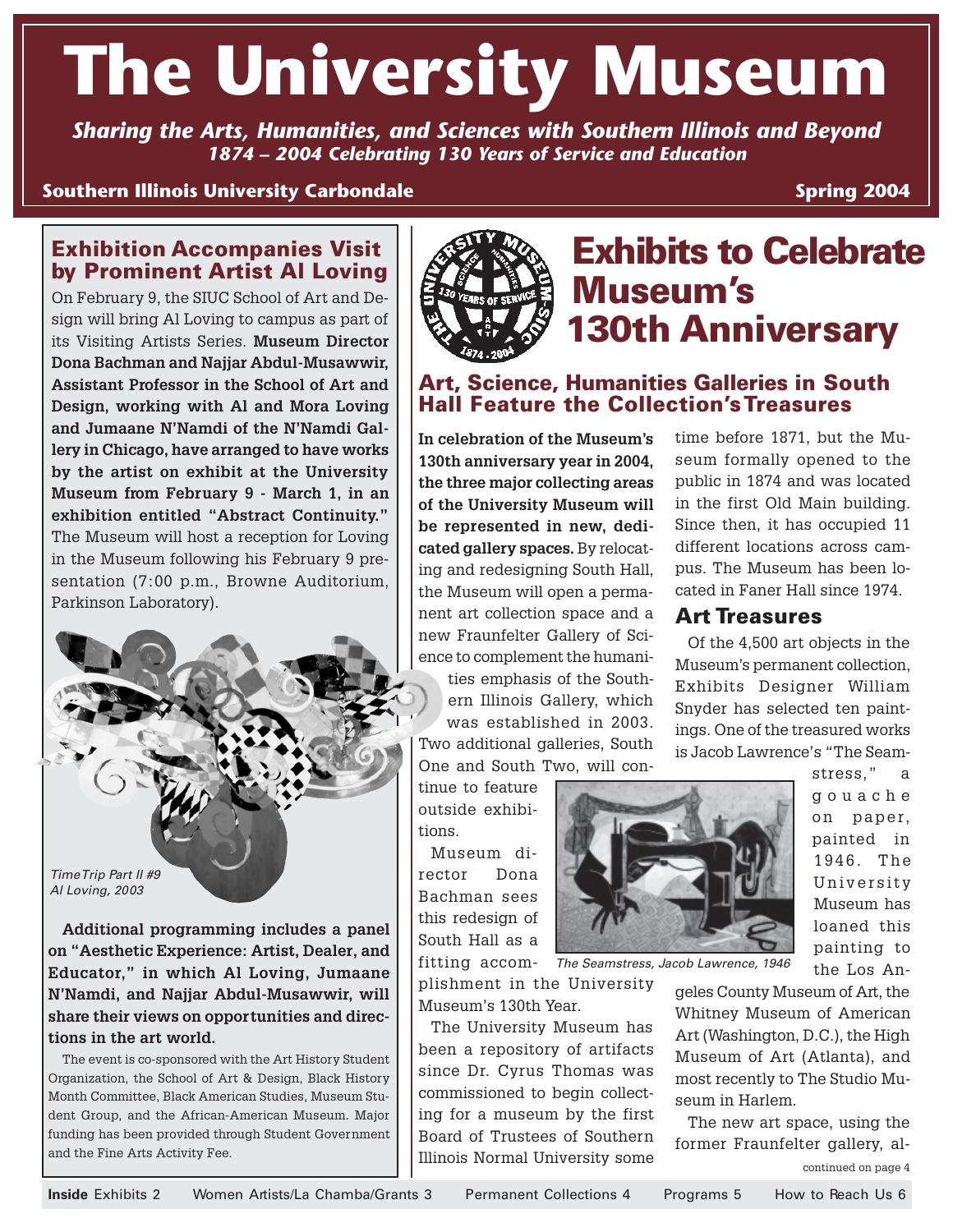### **Spring 2004 Exhibits**

### **North Hall**

**Mitchell Gallery**

**Through February 1 Combined Art Faculty Show**

**February 9 - March 5 Formal Continuity: Al Loving** curated by Dona Bachman and Najjar Abdul-Musawwir

**March 22 - 31 Stephan Way, MFA Exhibit**

**April 4 - 25 Rickert-Ziebold Trust Winners**

**April 28 - May 8 (May 9 - 20 limited hours) Working Out the Seams: The People of the Ziegler 11 Mine: Photography by Lee Buchsbaum**

**May 24 - June 4 Andrew Hairstans, MFA Exhibit**

#### **Atrium Gallery**

**Through February 1 Combined Faculty Show**

**February 6- March 28 Contemporary Artists from Ghana** curated by Leo Gadzekpo, Black American Studies

#### **April 2 - May 8**

**Na Rosa: Ethnophotography from the Rugged Land of Donegal: Photography by Richard Deutsch** John A. Logan College

#### **Na Rosa**



#### Two days a drying, Richard Deutsch

**Working Out the Seams**



Ziegler 11 Miners, Lee Buchsbaum

#### **South Hall: Treasures of the Museum**

**South One Gallery**

**Through January 25 MFA Preview Exhibition**

**February 6 - April 9 Recent Acquisitions to the University Museum Collections** curated by Lori Huffman

**April 13 - 25 Christopher Tinnen, MFA Exhibit**

**April 28 - May 8 Phil Davis, MFA Exhibit South Two Gallery**

#### **February 6 - March 17**

**A Women's Sampler of the Arts** curated by Lori Huffman

**Women's Sampler**



Lotta Croc, Terri McSherry

#### **April 2 - July 25**

Donation and Loan Exhibition:

**Women in Clay: The Potters of La Chamba, Colombia** curated by Laurence Kruckman, exhibition produced by the College of Fine Arts, Indiana University of Pennsylvania

#### **Southern Illinois Gallery**

**Ongoing W.P.A. Pioneer Dioramas**

#### **February 6 - August 7**

**The Carbondale Jug (1884) W.P.A. Models restored by Paul McRoy** curated by Lori Huffman

#### **Fraunfelter Gallery**

**Scientific Treasures: Life Through Time & Prehistoric People of Illinois** curated by BobDeHoet

#### **Hall of Art**

**Treasures from the Permanent Collection of Art** curated by William Snyder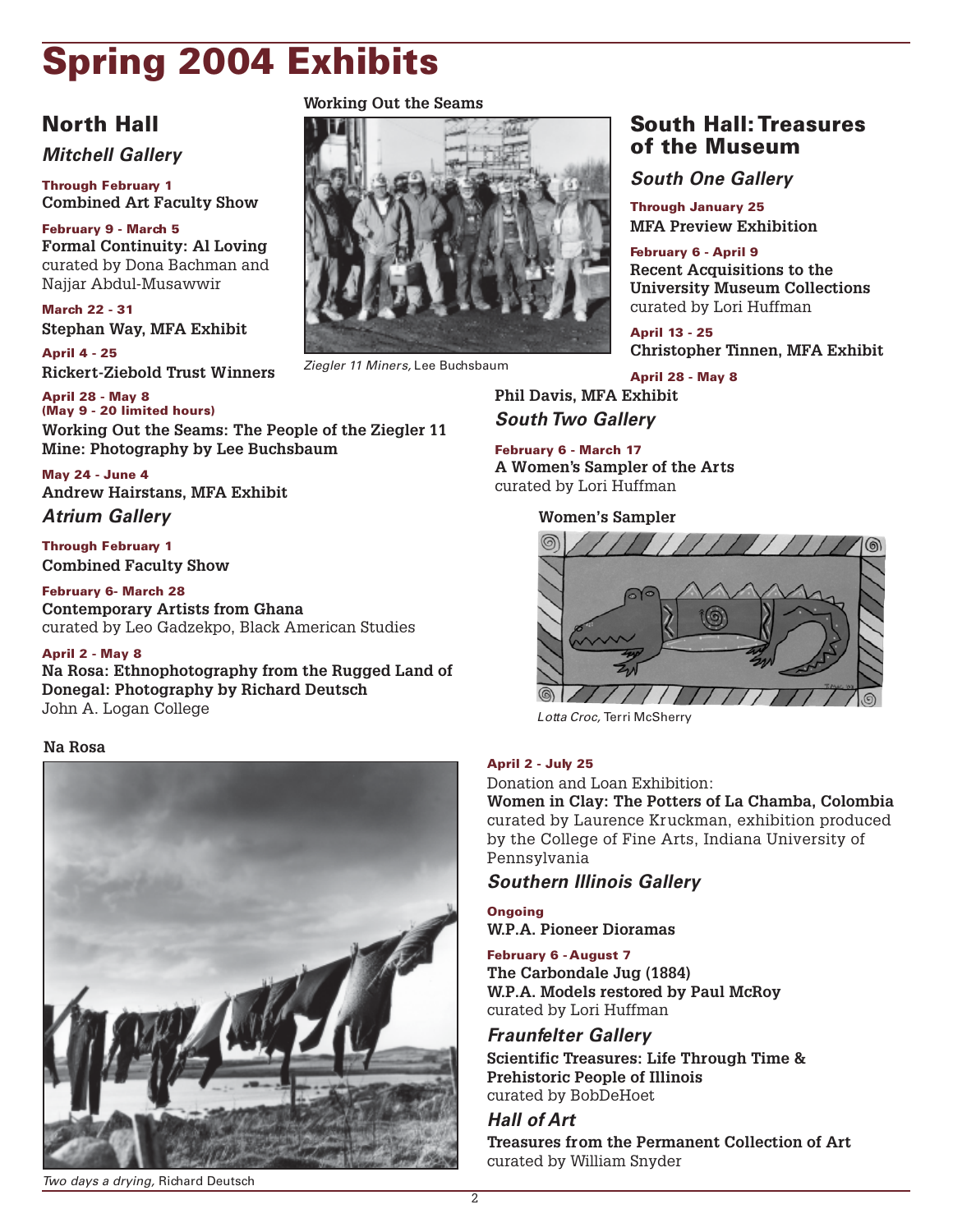

Great Egret, Tom Ulrich

#### **Summer Exhibits are for the Birds and Everyone Else!**

**June 7 - 27**

#### **Washington University Art Student Exhibition**

**July 6 - September 24**

**Tom Ulrich: Wildlife Photographs**

**June 7 - September 26**

#### **John J. Audubon, The Birds of America**

Curated by Doug Stapleton and Kent Smith, on loan from the Illinois State Museum, Springfield

## **Women in the Arts**

This annual exhibit is a part of **Celebrate Women**, the SIUC Women's Scholarship Benefit Program, which is organized under the leadership of the SIUC Women's Caucus, Women's Studies, the University Museum, University Women's Professional Advancement, and the American Association of University Women – Carbondale. The Museum's Curator of Collections, Lori Huffman, is the curator of the exhibit. Adrienne Barkley Giffin and JoAnne Nast of John A. Logan College are the jurors. The exhibit opens February 6 and runs through March 17.

Artists in this year's exhibit include: Villa Bedell, Sarah Capps, Luca Cruzat, Cathy Rollo Earnhart, Roberta Elliott, Brenda Fleming, Patricia Frazee, Mandy Gerth, Kathy Gibson, Joanna Gray, Sherrie Grob, Judy Groskind, Betty Grotti, Marguerite Hays, Jennifer Johns, Zoe Lightfoot, Terri McSherry, Mary Pachikara, Jerri Reichert, Pam Riddle, Marie Samuel, Brenda Seyer, Sarah Shoot, and Sue Stewart.

### **Major Donation Received**

**Women in Clay: The Potters of La Chamba,**

**Colombia,** an exhibit curated by Laurence Kruckman (an SIUC alumnus), the late Imogene Waugh, and Michael Milligan and produced by the College of Fine Arts at Indiana University of Pennsylvania, opens here on April 2. The exhibit presents 35 years of ethnography, photography and ceramics of a village impacted by the US Peace Corps and the larger world.

Kruckman and his colleagues have presented the 100 plus pots, Imogene Waugh's photographs, and the research work to the University Museum. This is a major donation, according to Dona Bachman, Museum Director. The donation encompasses the fields of art and craft ceramics, photography, cultural



Photo by Imogene Waugh

anthropology, Latino Studies, and archaeology, as well as the history and socioeconomics of rural Colombia. Jonathan Hill, Chair of the Department of Anthropology, notes that this donation offers outstanding opportunities for students and researchers.

### **Museum receives Wal-Mart and CCA Funds**

Carbondale Wal-Mart Assistant Manager Shana Curlin recently presented Museum Educator Bob DeHoet with a check for \$500 to help fund his **Art Synergy Workshop** series with Carbondale Middle School and Murphysboro High School art students. Working with Bob on designing the program have been Graduate Assistant Billye Preston, Brad Moore, representing Carbondale Middle School, and Mary Patterson, representing Murphysboro High School.

**Carbondale Community Arts** awarded the University Museum \$540 to help underwrite the cost of transportation of the students to the Museum.

The program will commence this Spring and culminate with an exhibition of student created works.



Shana Curlin presents Bob DeHoet, Mary Patterson, and Brad Moore with Wal-Mart check.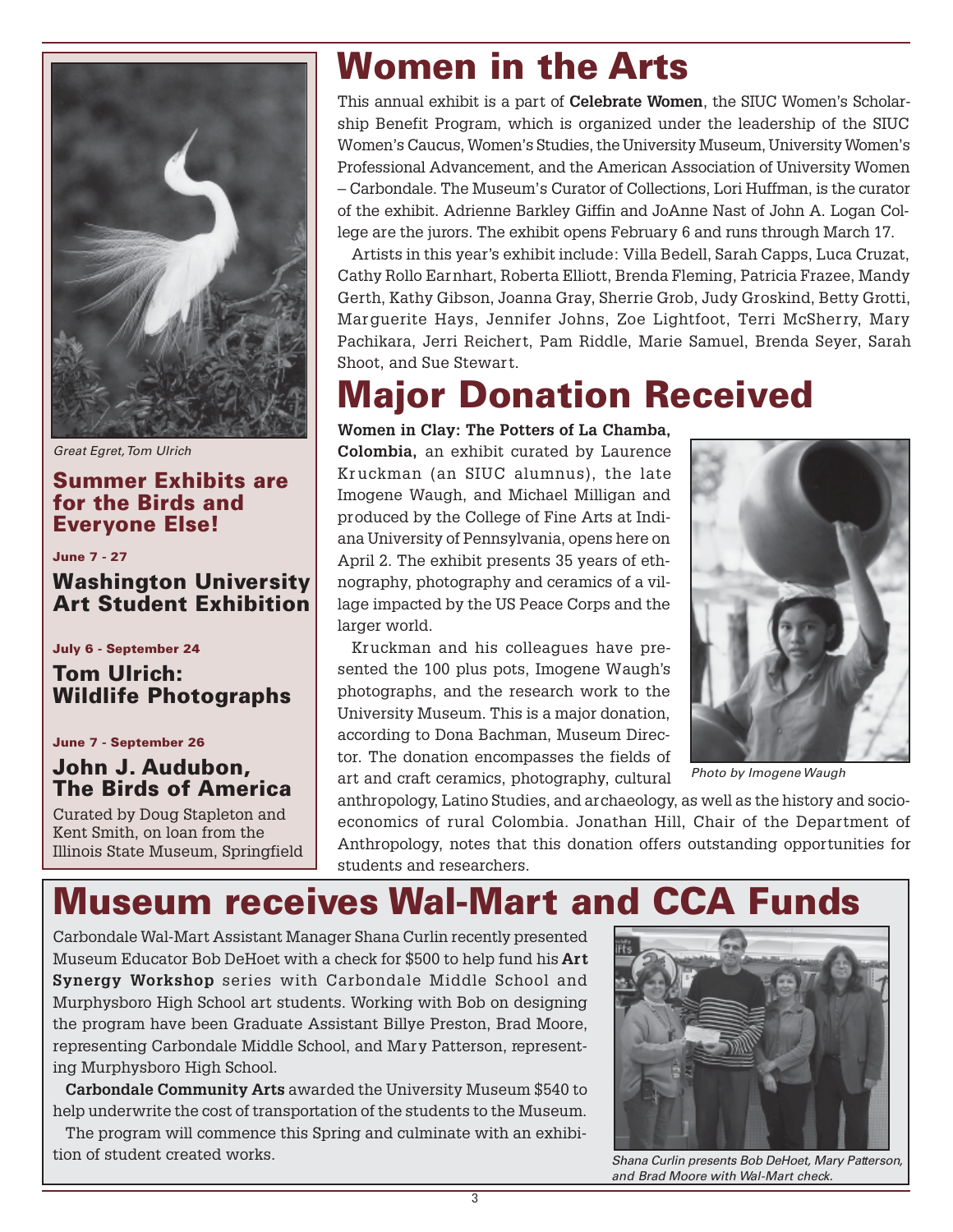#### **Exhibits to Celebrate Museum's 130th Anniversary**

continued from page 1

lowed for 15 foot walls, the tallest in Faner. "Obviously, I would have liked many times this space, but this is a good first step toward sharing some of the Museum's art treasures with our visitors," Snyder comments. "I anticipate installing a new selection of art works from the permanent collection approximately every six months."

#### **Science Treasures**

Museum Education Coordinator Bob DeHoet has spent much of his time in the Fraunfelter Gallery. He was instrumental in the creation of the gallery devoted to the scientific collections of Professor George Fraunfelter, but now he is guiding it in its second incarnation in a more "people friendly" space. "In its former location, visitors had little room to pull out the specimen drawers," he notes. "Now, when I have school tours, there will be breathing room. Also, there will be a space for rotating exhibits." A newly created space in the gallery will present the "Prehistoric People of Southern Illinois." DeHoet and his Museum Studies classes worked on this new exhibit.

#### **History Treasures**

Museum Curator Lori Huffman has always known that the Carbondale Jug was a major treasure. The subject of scholarly books and articles, the Kirkpatrick commemorative ves-

sel sheds light on early Carbondale. "Except when we loan the jug to other museums, as we did last year to the Krannert Art Museum, we plan to have it on exhibit," Huffman says. The exhibit will also feature WPA models that have been recently re-



stored by volunteer Paul McRoy. Paul McRoy working on a WPA model

#### **Recent Acquisitions**

Donations to the University Museum have been selected by Lori Huffman to illustrate the Museum's ongoing mission of collecting important objects on behalf of its audience. "Our three major collecting areas are represented by these donations," she comments. "We're proud to share these with the University and the greater community." Objects range from works of fine art to a desk used by former SIUC President Dr. David Derge, from scientific specimens collected by area school children to a hand hooked rug made by a Carbondale woman and her friends during the long evenings of World War II.



A recent donation from the estate of Mrs. Jesse Taylor received basic conservation cleaning from students John Killmaster and Jim Tejkowski in Dona Bachman's fall Museum Studies class. This rug will be featured in the Recent Acquisitions exhibit.

### **Spring 2004 Learning Adventures**

Unless otherwise noted, Learning Adventures are primarily for children accompanied by adults. Cost per adult/child pair is \$20, plus \$8 per additional child. The cost is \$12 for adults registering as individuals. Price includes cost of materials. Group rates available, please call if interested. To register, just call the University Museum, at 453-5388. If you have questions or would like more information about group rates, ask for Museum Education Coordinator Bob DeHoet.

Note: Wear long pants; bring a hammer and a small, sturdy plastic bag if you can. A break at 11 a.m. will allow time for eating before the field trip. A sack lunch is recommended.

**Saturday, April 17 / 10 a.m.-4 p.m.**

#### **Fossil Hunt: Enter the Prehistoric Jungle! Instructor: Harvey Henson. Ages:** Adult/Child (6 - 14) **Lab Study:** 10 - 11 a.m. **Field Trip:** 12 - 4 p.m. **Meeting Place:** University Museum In the morning, learn about fossils. In the afternoon, search for actual plant fossils hundreds of millions of years old on the field trip.

**Saturday, April 24 / 10 a.m.-4 p.m. Fossil Hunt - Return to the Inland Ocean Instructor: Harvey Henson. Ages:** Adult/Child (6 - 14) **Lab Study:** 10 - 11 a.m. **Field Trip:** 12 - 4 p.m. **Meeting Place:** University Museum In the morning, learn about fossils. In the afternoon, search for actual fossils of marine creatures hundreds of millions of years old on the field trip.

#### **Saturday, May 1 / 10 a.m. - noon**

**Keeping Fossils Fantastic: How to Preserve, Organize, and Display Your Fossils Instructor: Harvey Henson/Bob DeHoet. Ages:** Adult/Child (6 - 14) **Lab Study:** 10 - 11 a.m. **Field Trip:** 12 - 4 p.m. **Place:** University Museum/Parkinson Lab **Cost:** \$5 per student (no cost for Fossil Hunt students) Bring your own fossils and work with fossils from the Museum's Learning Collection. Students in this workshop will learn how to preserve, organize, and display their fossils. A must for those who care about fossils and wish to preserve them for the future. Students enrolled in past Fossil Hunt Learning Adventures can enroll in this class for free.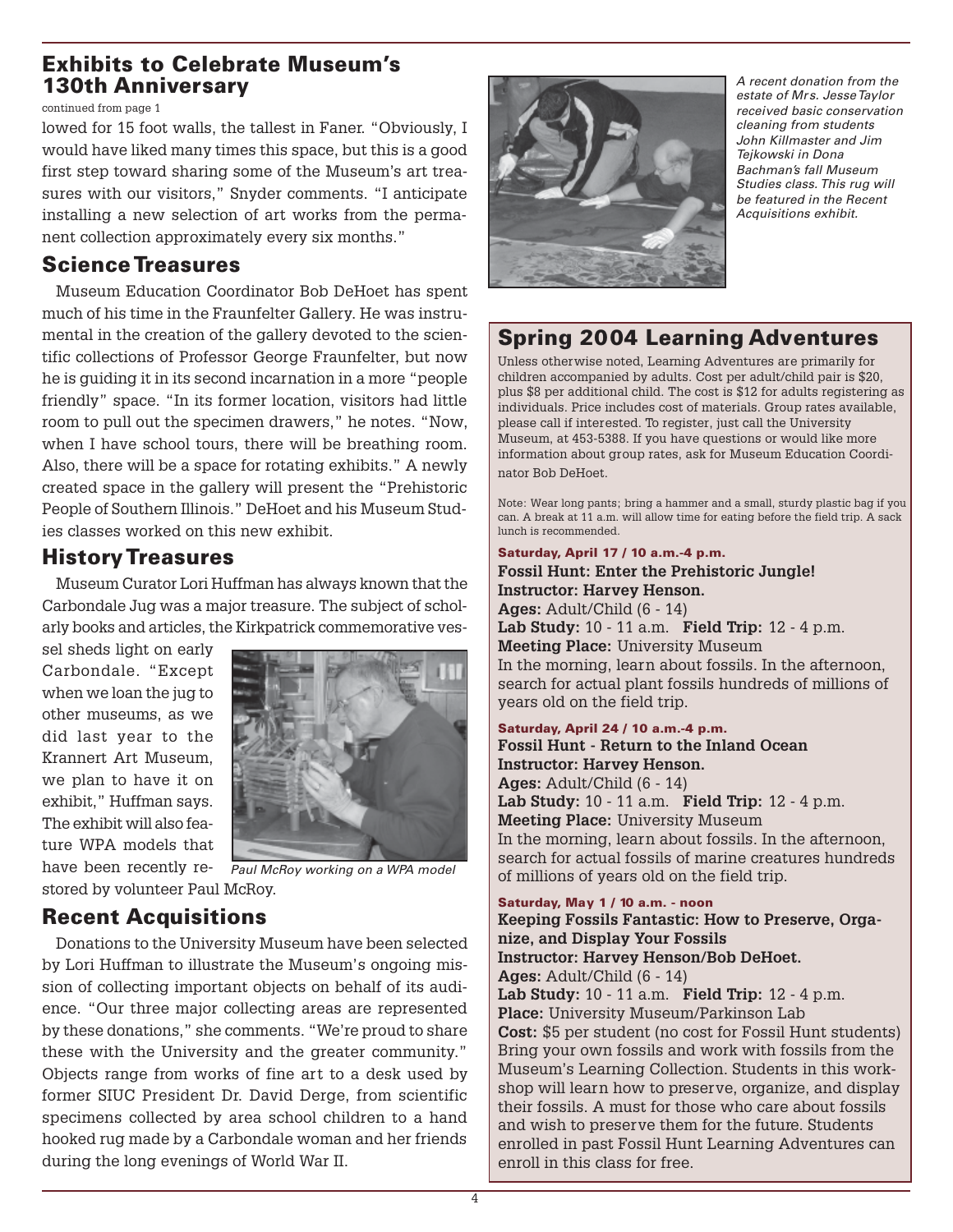## **Spring 2004 Programs**

#### **Receptions and Lectures**

All events take place in the University Museum, Faner Hall North unless indicated otherwise

#### **Monday, February 9 Browne Auditorium, Parkinson**

7 p.m., Lecture by artist **Al Loving**, School of Art & Design's Visiting Artists Series. **The Loving Reception follows in the University Museum.**

#### **Tuesday, February 10 Museum Auditorium**

10 a.m. - Noon, **Aesthetic Experience: Artist, Dealer, and Educator**,

Al Loving

featuring Al Loving, Jumaane N'Namdi, Chicago Gallery Director, and Najjar Abdul-Musawwir, Assistant Professor in the School of Art and Design, who share their views on opportunities and directions in the art world. Co-sponsored with the Art Student History Organization, the School of Art & Design, Black History Month Committee, Black American Studies, Museum Student Group, and the African-American Museum of Southern Illinois.

#### **Tuesday, March 16**

10 a.m. Learning in Retirement Series begins: **Treasures of the Museum.**

#### **Wednesday, March 17**

Admission fee for **Celebrate Women Auction**.

#### **Friday, March 26**

4 - 7 p.m. Reception for **Stephan Way**, MFA Candidate.

#### **Friday, April 2**

4 - 7 p.m. **Museum's 130th Anniversary Reception**. Celebrating the occasion with the opening of Permanent Galleries for the Arts, Humanities, and Sciences.

#### **Friday, April 9**

5:30 - 7 p.m., **Opening Reception for Rickert-Ziebold Winners.**

#### **Friday, April 16**

4 - 7 p.m., Reception for **Phil Davis**, MFA Candidate.

#### **Friday, April 30**

4 - 7 p.m., Reception for **Christopher Tinnen**, MFA Candidate.

**Tuesday-Wednesday, April 20 - 21 Across campus** All day. **Arts Education Festival**.

#### **Saturday, May 1**

5 - 8 p.m., Reception for **Working Out the Seams: The People of the Ziegler 11 Mine: Photographs by Lee Buchsbaum.**

#### **Friday, May 28**

4 - 7 p.m., Reception for **Andrew Hairstans**, MFA Candidate.



#### **Completely Free Saturday Afternoon Programs**

**Children 7-14, 1:30 - 3:30 p.m., at the Museum. Limited to 15.**

**PLEASE PRE-REGISTER, Call the Museum at 453- 5388. Questions? Ask for Education Coordinator Bob DeHoet.**

#### **February 21**

#### **Picture This! - My Museum Photo Album**

In the first part of the session, students photograph favorite sites and objects around the Museum, writing a paragraph about each photograph. In the second part of the session, students combine photographs and writing into a photo album and talk with other students about what they have done.

#### **February 28**

#### **Printmaking Extravaganza**

Printmaking is a great way for young artists to express themselves. Participants will create rubber stamps, styrofoam stamps, freehand monoplates, and use other monoprint techniques to produce a variety of printed artworks.

#### **March 6**

#### **Mixed Media Marathon - Experiments in Art**

Using different types of art media together is a wonderful way to unleash the creative spirit! Students will use colored pencils, markers, rubber stamps, photographs, and other materials to create extraordinary experiments in art!

#### **April 3**

#### **Tales of the Museum - the Illustrated Museum Adventure!**

Get ready for excitement! Those participated will create a tale of a day at the Museum using Xerox and photographic techniques, and their own storytelling skills. In the first week, students brainstorm and layout the tale, visiting and photographing parts of the Museum that will be used to illustrate it. Students produce the tale the following week in the "Tales of the Museum," Part 2/ Sculpturama Challenge workshop. All students will receive a copy of the adventure.

#### **April 10**

#### **Tales of the Museum, Part 2**

Students produce "Tales of the Museum," making final editing changes to the story.



Ammonite from the George Fraunfelter Collection